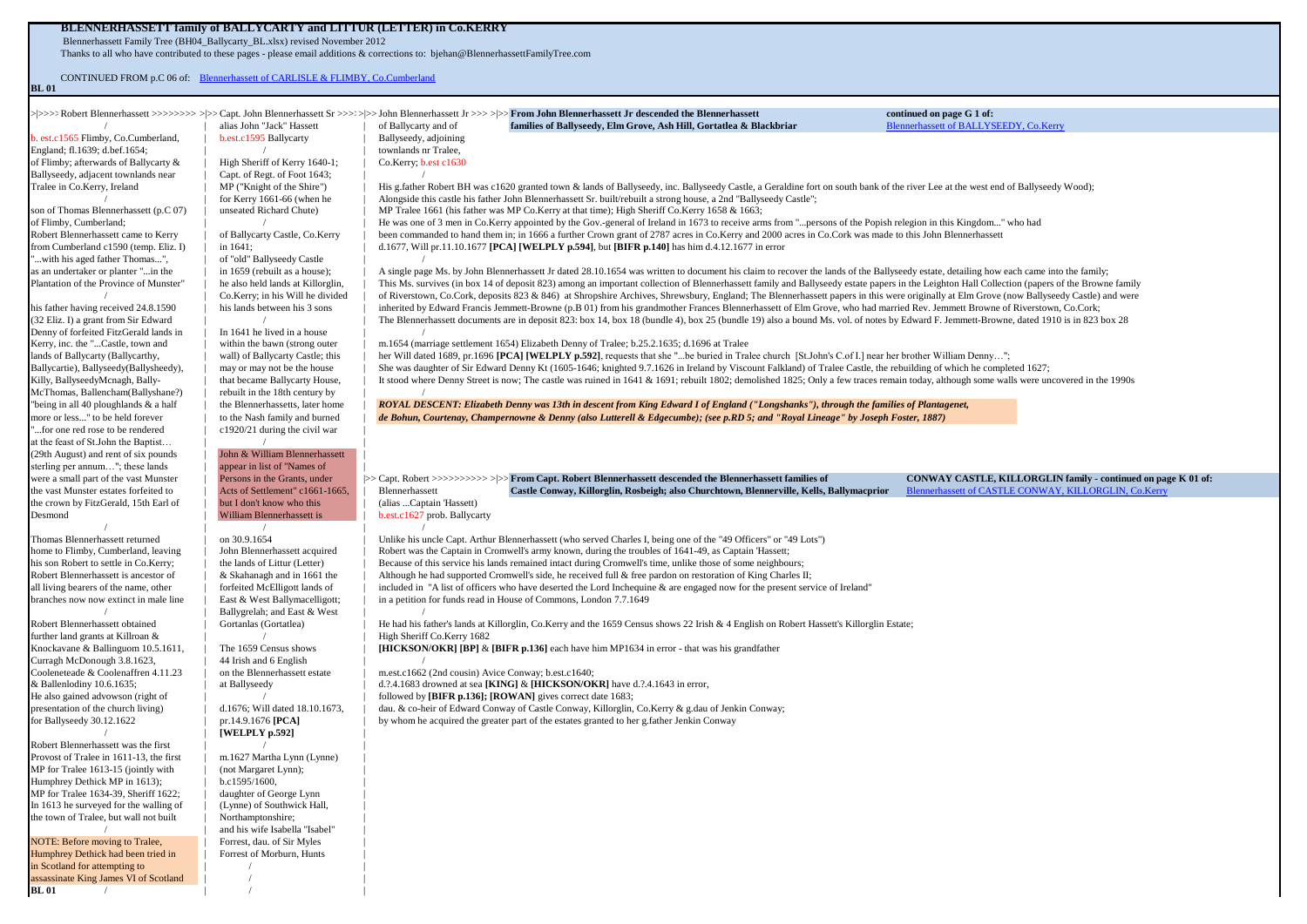## **BL 02** /  $\vert$  /  $\vert$  /  $\vert$

**HICKSON/ISC** tells us the place  $\begin{array}{c|c}\n & \text{wood panels are in the library} \\
\text{presently known as Ballycarty is & \text{(now hotel bar) of Ballvseedv}\n\end{array}$ 

Ballycarty and at Ballyseedy; <br>
In 1641 his son Capt. John "Jack" | "Black Jack's Book" c1736, has | (p.RD 8) | c1 Urly & of Morlee. house within the bawn (strong William Lynne & Mary Forrest<br>
outer wall) of Ballycarty Castle:<br>
rather than George Lynne &

**BL 02** /  $\blacksquare$  /

presently known as Ballycarty is | (now hotel bar) of Ballyseedy | / |>>>Martha Blennerhassett >>>>>>>>>>>>>>>> >|>>>William Mullins >>>>>>>>>>>>>>|>>>Frederick Mullins of Burnham House a small townland, east of Ballyseedy, <br>
containing a small square fortress linese panels presumably came diffusive containing a small square fortress<br>
containing a small square fortress linese panels presumably came diffus these panels presumably cane <br>
fustion (function of Littur (Letter), Co.Kerry d.c1744 (Will 1744) b.c1690/1 d.3.5.1761 m. Jane Collis, living 1733; dau. of Avice (Avis) Blennerhassett & Rev. Thomas Collis (p.K 19);<br>
from " have been included in a larger area | This panel is believed to | 1659 Census shows | (later renamed Burnham), then known as Ballycarty, implying | commemorate the marriage of | 31 Irish, 3 English | Dingle, Co.Kerry, Blennerhassett included property | single lion rampant, *"gules, a* | / / | of Dingle, Co.Kerry at both Ballycarty and Ballyseedy | *demi lion rampant argent within* | **m. Ellen Stoughton** | and Tralee, Co.Kerry;

A pair of carved and polished >>>Thomas Blennerhassett >>>>>> John Blennerhassett; d. an infant **LITTUR (Letter) HOUSE, AGHAVALLEN**<br>wood nanels are in the library hest c1630

that was used during the 1641 siege | from "Old Ballyseedy" when it | Aghavallen, | / | / |

in the "Plantation of the Province of | | | is pronounced son of Rowland Blennerhassett of Day Place, Munster" and was granted Seigniory | | | "Punsunby" **[Gourley]** Tralee (p.F 08) and g.son of Sir Rowland Blennerhassett, 1st Baronet of Blennerville (p.F 02)

of Tralee & was probably a Geraldine started to fall into ruin; one of near Ballylongford, m.1st 1685 m.10.6.1716 >>>>>>>>>>>>>>>>>>>>>>>>>>> issue (p.K 30) <br>
fortress before 1584 **Blennerhassett of KILLORGLIN. Co.Kerry** t fortress before 1584 hese panels displays a coat of | Co.Kerry bef.1659 | Marriage settlement | Mary Rowan of | 1st Lord Ventry | [Blennerhassett of KILLORGLIN, Co.Kerry](http://www.blennerhassettfamilytree.com/pages/BH07_Killorglin_K.pdf) bef.1659 | Marriage settlement | Mary Rowan of | 1st / arms which surely must be BH / / date 7.4.1685 (or 7.4.1683? | Maghera (Mahara), of Burnham (previously named Ballingolin),<br>HICKSON/ISC also suggested, from | impaling Lynn, with BH crest | Served on Kerry | Frederick Mu HICKSON/ISC also suggested, from mpaling Lynn, with BH crest Served on Kerry Frederick Mullins Co.Derry; dau. of Dingle, Co.Kerry (p.K 30); b.25.10.1736; d.11.1.1824 at Burnham House; Edu. TCD (admitted 1754);<br>
early maps, early maps, that the estate known as a labove and date 1627 below | Grand Jury 1679; | "the younger", | Mary Blennerhassett | 1st Baronet Ventry (I) cr.7.12.1797; 1st Baron Ventry (I) cr.31.7.1800, both of Ventry in Co.Ker This panel is believed to a loss of Lords may in the House of Lords (atter renamed Burnham). A correct Rowan (p.R 02) | Ventry was 9th of 16 Irish Baronies created on that day; He took his seat in the House of Lords | 1659 then known as Ballycarty, implying | commemorate the marriage of | 31 Irish, 3 English | Dingle, Co.Kerry; | [GM Apr. 1824] reports "...His Lordship possessed considerable acquired property..."<br>
that early references to Ba that early references to Ballycarty | John BH and Martha Lynne in | on his Littur estate | d.3.10.1695; | >>Jane Mullins | This "acquired property" incuded the Blennerhassett estate of "Castle Conway", Killorglin, Castle & Castle & Ballyseedy Castle could | 1627, but there is a problem: <br>
perhaps be the same place... <br> **EXECUTE:** These arms are "three lions | d.bef.1713; | / **| IP, Baron Ventry** m. Peter Ferriter | entail on his family estat perhaps be the same place... [ These arms are "three lions | d.bef.1713; | / m. Peter Ferriter | entail on his family estate by selling it; Harman Blennerhassett sold the property at about the same place... [ mossant quard This is not so, as the original 1590 | passant guardant" whereas | Will dated 8.6.1695 | m.2nd | the time of his marriage to his niece Margaret Agnew, shortly before the couple moved to rant of of lands to Thomas | the usu grant of of lands to Thomas | the usual Lynne arms are a | / | Henry Parr >>>>>>>>>>>>>>>|>>>Anna "Anne" Parr | the USA to avoid the scandal at home demi lion rampant argent within **m. Ellen Stoughton** and Tralee, Co.Kerry; m. John FitzGerald m.5.10.1755 (BP has m.1757 in error) Elizabeth Margaret Gun (Lady Ventry) of Ratoo, Lixnaw, Co.Kerry; b.14.9.1736<br>a bordure sabl / *a bordure sable bezantee";* | of Ratoo, Co.Kerry | d.1738/9 | | d.1738 at Burnham House; m. for 68 years;<br>The ruins of Ballycarty Castle may be | From other sources their | b.est.c1630 d.1696 | Will dated 1738, pr.1739 The ruins of Ballycarty Castle may be excelence at the ruins of Anthony and District Multiple may be the ruins of Anthony and Gun (p.K 17) and Parr and Gun (p.K 17) and Parr and Gun (p.K 17) and Parr and Gun (p.K 17) and P seen today, by the river, not far from <br>  $\begin{array}{|l|l|} \hline \text{the runs of Ballycarty House which} & \text{so is reasonable to assume this} & \text{Stoughton of Rattoo} & \text{the runs of Ballycarty House which} \hline \end{array}$ the ruins of Ballycarty House which | so is reasonable to assume this | Stoughton of Ratoo | | m. <???> Ferriter |>>>Mary Mullens >>>>>>>>>>>> >>|>>Louisa Goddard >>>>>>>>>>|>>issue (p.F 11) was burnt c1920/1 during the troubles; | is the marriage represented here, | & Ballyhorgan; | | | / fl.1785 (p.K11 & p.R 03) The ruins of Ballyseedy Castle are on | but it is odd... <update this> | and Honora , dau. of | | |>>Theodora Parr | m.3.4.1740 Dingle; **PARSON JACK's family - continued on page F 11 of:**<br>
the S.bank of River Lee at Puck's the S.bank of River Lee at Puck's Well,  $\vert$  /  $\vert$  5th Baron Inchiquin)  $\vert$  /  $\vert$  = /  $\vert$  Ensign/Capt. m.2.2.1765 [Blennerhassett of KILLORGLIN, Co.Kerry](http://www.blennerhassettfamilytree.com/pages/BH07_Killorglin_K.pdf) at the W. end of Ballyseedy Wood, in **ROYAL DESCENT** | / | / | m. Philip Morgell | Thomas Goddard, Rev.John Blennerhassett,<br>C2006 developed as a woodland park | Martha Lynn (Lynne) was 10th | ROYAL DESCENT | Will dated 173 c2006 developed as a woodland park **Martha Lynn (Lynne) was 10th ROYAL DESCENT** | Will dated 1735, pr.1738 Earl of Rothe's Regt. [1757 Dublin; bur. St. / | in descent from King Edward III | Ellen Stoughton is | / | d.1757 Dublin; bur. St. b.?.1.1733 d.28.3.1804 (not 1803) at Tralee (intestate); The Blennerhassetts settled first at | of England, through the families | 12th in descent | His bro. Thomas Morgell m.1733 Melian O'Callaghan | Anne's; will provide the Despencer | Anne Howard (Anne Telescopt | Anne Howard Ballycarty, later at Ballyseedy, | of Plantagenet, le Despencer, from King Edward (dau. of Robert O'Callaghan) & had dau. Melian Morgell, | Ordained 1758; Rector of Tralee about 40 years, 1765-1803<br>at each location buildin at each location building their own | Beauchamp, Nevill, | III of England, | who m.26.10.1776 Rathkeale, Co.Limerick to William |>> Martha Mullins / merited lands in Killorglin from father<br>stone house on the bank of the Ri Stone house on the bank of through families | Blennerhassett (p.IRE 09 & p.B 03; who was this Wm BH?) |  $\sim$  (p.IRD 6): see [FOSTER/2] Lee, near the castle | (p.RD 6); see **[FOSTER/2]** | of Plantagenet, | |>>>3 further sons / Archive Mathematics Corps (1779 (also known as the 'Palatine' or and the 'Meaufort, St.Lawrence, 1999 (also known as the 'Palatine' or and the 'Meaufort, St.Lawrence, 1999 (also known as the 'Palatine' or and the 'Meaufort Robert Blennerhassett appears to | Capt. John "Black Jack" | Nugent, O'Brien, | Blennerhassett | |>>>2 further dau. Ballymacelligott corps) under Col. Arthur BH of Arabella, Ballymacelligott (p.B 05); Blennerhassett (p.K 01) in his <br>
Blennerhassett eenealoev (also Neville & Browne) m. Joseph Morris: <br>
Blennerhassett eenealoev (also Neville & Browne) m. Joseph Morris: | In 1641 his son Capt. John "Jack" | "Black Jack's Book" c1736, has | (p.RD 8) | of Urly & of Morlee, | >> Jane Morris | PONSONBY BLENNERHASSETT - continued on page F 08 of Urly & of Morlee, | | | | | | | | | | | | | | | | Blennerhassett (BL 02) lived in a | Martha Lynn's parents named | | Co.Kerry [Blennerhassett of BLENNERVILLE, Co.Kerry](http://www.blennerhassettfamilytree.com/pages/BH08_Blennerville_F.pdf) outer wall) of Ballycarty Castle; | rather than George Lynne & | |>>>Ellen Blennerhassett >>>>>>>>>>>>>>>> >|>>>John Wren >>>>>>>>>>>>>>>>> >|Thomas Wren >>>>>>>>>>>>>> >|>>>Honora Wren >>>>>>>>>>>>>>>> >|>>>Honora Ponsonby **(M\*)** >>>>>>> >|Rowland Ponsonby this house being probably what was | Isabella Forrest | **LITTUR (Letter)** | of Littur (Letter) | of Littur (Letter) | of Littur (Letter) | of Littur (Letter) | of Littur (Letter) | of Littur (Letter) | controlled to the Le to become the present Ballycarty | / / **Aghavallen,** | / / | 1736; aged under 21 m. Alicia Leslie m. Maj. (William) Carrique (Stackstown), Co.Kerry; (p.F 08)<br>House, burned 1920/21, whose ruins | This ancestry was repeated House, burned 1920/21, whose ruins **This ancestry was repeated in near Ballylongford,** m.1st bef.1695 in 1695; Ponsonby **(M<sup>\*</sup>)</sub> Ponsonby (M<sup>\*</sup>) by annumest daughter; Postery and Charles Smith's "The Ancient Co.Kerry to he** may also be seen; 
and the Smith's "The Ancient | Co.Kerry | to her 1st cousin | High Sheriff Co.Kerry 1745 of Crotto (Stackstown), d.3.12.1883/4 (p.F 08) The ruins at Ballyseedy, both the | and Present State of the County | | Lieut. Charles Wren | / Co.Kerry Co.Kerry Co.Kerry / Co.Kerry / Co.Kerry / Co.Kerry / Co.Kerry / Co.Kerry / Co.Kerry / Co.Kerry / Co.Kerry / Co.Kerry Geraldine fort and its adjacent | of Kerry" 1752 (p.53) and caused | caused | of Garyard & Littur; | m. Honoria Ponsonby; of Crotto (Stackstown), / m. 1st 11.10.1849 St.John m.1st 11.10.1849 St.John [1] the St. Tralee (C.o The Stephen Ashe St., Tralee (C.o.I.)<br>
The Stephen Martia Lynne's royal descent to provide to a law provide to a law of the stephen assett and the stephen of the St., Tralee (C.o.I.)<br>
Mary Blennerhassett | *Mary Blennerhas* to a unit of a state of a state of the policy of the policy of the policy of the policy of the policy of the policy of the policy of the policy (p.K 19) **have Ponsonby (p.K 19) have the policy of the policy of the policy** locally, as "Puck's House" | & genealogist Mary Agnes | | *& Capt.Thomas Wren* |>>>William Wren *m. Letitia Blennerhassett* m.13.10.1849 in error) / | **HICKSON (p.K 06);** | | *of Littur (Letter)* | *(p.F 08)* / **m. Elizabeth Conway; b.est.c1575** | | | (see below) |>>>Thomas Wren *youngest daughter of Rev. John* **Richard Francis Blennerhassett (M\*)** dau. of Capt. Jenkin (Jenkyn) Conway | In a series of letters to | | / | / | **Blennerhassett "Parson Jack"** JP (Magistrate); of Castle Conway, Killorglin, Co.Kerry | The Kerry Evening Post of | m.2nd <???> | m.2nd <???> | Ellen Wren *Rector of Tralee (p.K 11)* of Tralee & of Kells Lodge, Killinane, & Mary Herbert; | Jan-Apr 1893, she argues with | | | Cahirciveen, Co.Kerry; b.c1819/20; Jenkin Conway was one of the | fellow historian & genealogist | | |>>>Martha Wren **PONSONBY of CROTTO** notice in **[Nenagh Guardian 20.10.1849];** original planters in Co.Kerry with | James Franklin Fuller (p.K 09) | | | Crotto House built 1669, d.20.9.1854 Sir Edward Denny, being granted the **and the explored the opposing view;** and the controller the controller the controller the controller the controller the **controller of the controller the controller to the controller to** lordship of Killorglin, later called | Joseph FOSTER and most other | | | Ponsonby family 1842; / Castle Conway, in 1614; | historians of the time agreed | | |>>>Margaret Wren demolished <date?>; JP (Magistrate) Kerry; he descended from Conway of **He descended from Convey of Convey of Convey of Convey of Convey of Convey of American Convey of the Royal descent and supported and the Royal descent and supported and the Royal descent and th** Bodrhyddran, Pembrokeshire, Wales | the Royal descent | | child lived at Crotto House Chairman, Glenbeigh & Glencar Dispensary Like Robert Blennerhassett, Jenkin | | | District 1852 **["Tralee Chronicle" 23.7.1852]** Conway was an Undertaker or Planter | | | The name Ponsonby /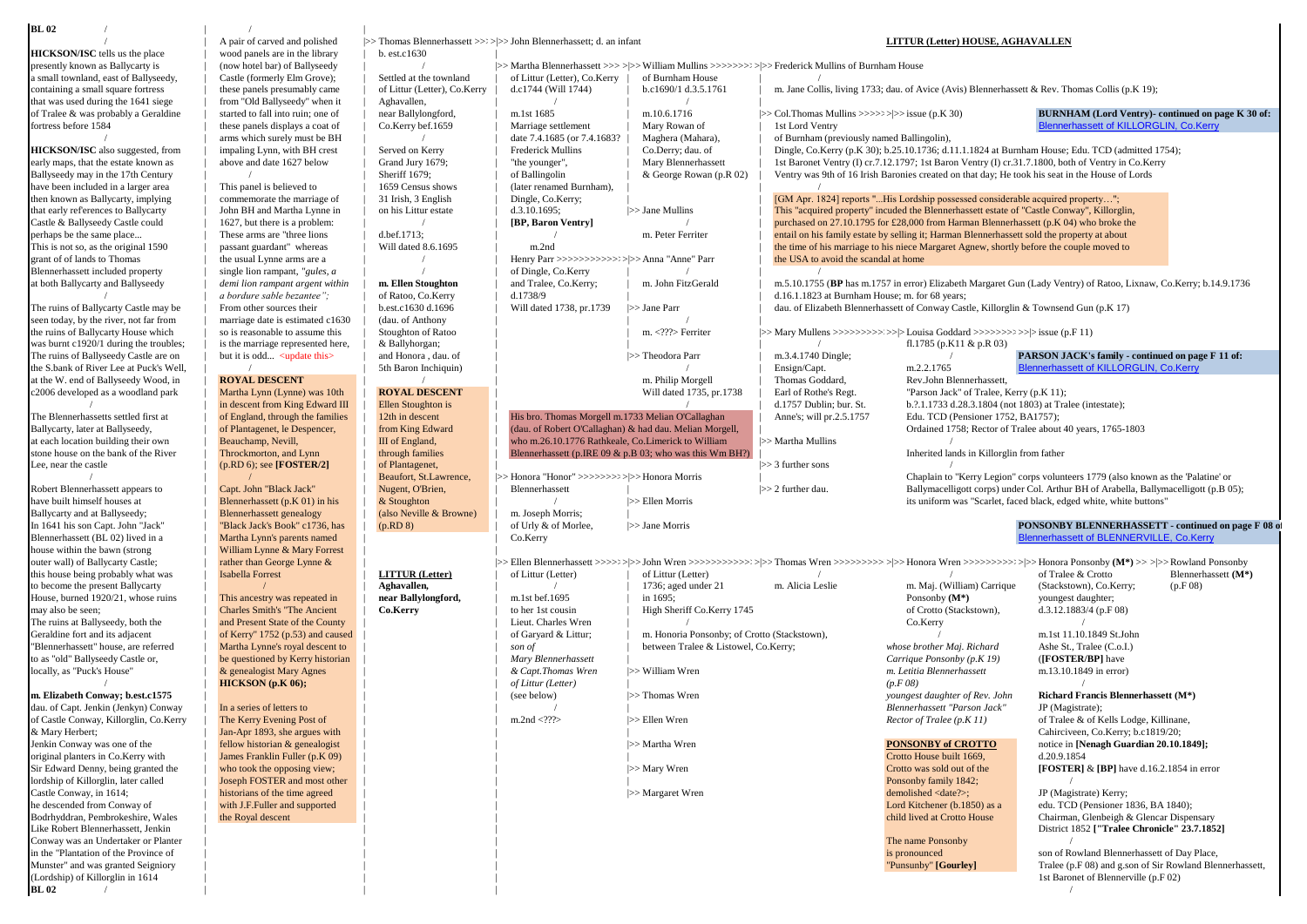### **BL 03** /  $\qquad$  | / | | |>>>Elizabeth Blennerhassett >>>>>>>>>>>>> >|>>>Eugene O'Lavery >>>>>>>>>>>>> >|>>>Eugene O'Lavery; b.1733/4 *Honoria m.2nd Dr James Barry, MD (dsp)* **ROYAL DESCENT** of Villa Nova, Valentia & Caherciveen, Kerry<br> **Royal Descent** distribution of Villa Nova, Valentia & Caherciveen, Kerry<br> **Royal Descent** distribution of Villa Nova, Valentia & Caherciveen, Kerry<br> **Royal Des** m.bef.1695 (not 1702) | Attorney-at-Law |>>Alice O'Lavery; b.bef.1733 *Honoria m.2nd (dsp) Dr James Barry, MD Capt. Arthur O'Lavery* | / *Capt. Arthur O'Lavery* | / *Capt. Arthur O'Lavery* | / *Capt. Arthur O'Lavery* | / from King Henry I of England (p.RD 04) | | | Capt. Arthur O'Lavery | / *of Villa Nova, Valentia & Caherciveen, Kerry* m.1729 Elizabeth Blennerhassett;<br>dau. of Robert Blennerhassett dau. of Robert Blennerhassett *NOTE: 5 portrait miniatures representing of members* of Dublin & of Clonmel, Co.Tipperary (p.R 01) *of this family, including those individuals marked* ( $M^*$  | | | | of Dublin & of Clonmel, Co.Tipperary (p.R 01) *of this family, including those individuals marked (M\*) ,*  | | | | *were in an auction of portrait miniatures held at Phillips,*  | | | |>>>Ellen O'Lavery >>>>>>>>>>>>>>>>>> >|>>><eldest son> Raymond *London Nov. 2001* | | | | / / m. 1714 Samuel Raymond; m. (cousin)<br>of Ballyloughrane. Frances Harnett | | | | of Ballyloughrane, Frances Harnett | | | | Co.Kerry | | | | |>> Arthur O'Lavery | | | | |>> Charles O'Lavery | | | | | >> Elizabeth O'Lavery | | | | |>> Honora O'Lavery | | | | |>> Martha O'Lavery | | | | | | |<br>|>> Margaret Blennerhassett >>>>> Nicholas Glanville | | | / | | | | m.post1695 |>>>Mary Glanville >>>>>>>>>>>>>>>> >|>>>John Hartnett >>>>>>>>>>>>>|>>>Frances Harnett | | | Lancelot Glanville | / of Ballyhenry / | | | | m. William Harnett / m. (cousin) | | | | of Ballyhenry m. <???> <???> Raymond | | | | |<br>|>> Ellen Glanville | | | |  $| >>$  Martha Glanville | | | | | |>>>Mary Blennerhassett >>>>>>>>>>>>>>>> >|>>>Thomas Sandes >>>>>>>>>>> >|>>><???> Sandes >>>>>>>>>>>>>>>|>>>John Blennerhassett | | / | / / Sandes d.1897 (dsp) m.post1695 | m. Bridget FitzGerald, m. <???> | | John Sandes, MA, JP | dau. of The Knight of Kerry of Cloonbrane Co.Kerry  $\gg$  Rev.Henry Sandes; Chanter of Ardfert Cathedral; | b.1809; edu. TCD (BA 1732);<br>The Sandes family | d.26.12.1773 (dsp)  $d.26.12.1773$  (dsp) descend from Capt.<br>William Sandes who  $| >>$  John Sandes; of Moyvane "arrived with Cromwell<br>and took up land in % and took up land in  $|\!\!\>>$  Susannah Sandes >>>>>>>>>>>> >|>> issue Co.Kerry"  $|\!\!\>$  | | Co.Kerry" | / m. Rev.Thomas Connor  $\|$  |  $\|$  |  $\|$  |  $\|$  |  $\|$  |  $\|$  |  $\|$  |  $\|$  |  $\|$  |  $\|$  |  $\|$  |  $\|$  |  $\|$  |  $\|$  |  $\|$  |  $\|$  |  $\|$  |  $\|$  |  $\|$  |  $\|$  |  $\|$  |  $\|$  |  $\|$  |  $\|$  |  $\|$  |  $\|$  |  $\|$  |  $\|$  |  $\|$  |  $\|$  |  $\|$  |  $\|$  | | |>>>Ellen Sandes >>>>>>>>>>>>> >|>>>William Johnson >>>>>>>>>>>>>>> >|>>>From whom descends >>>>>>>>>>> >|>>>Ray Johnson entry of Noosa, Queensland, Australia<br>  $\text{m}_{\text{c}}$  /  $\text{m}_{\text{c}}$  /  $\text{m}_{\text{c}}$  /  $\text{m}_{\text{c}}$  /  $\text{m}_{\text{c}}$  /  $\text{m}_{\text{c}}$  /  $\text{m}_{\text{c}}$  /  $\text{m}_{\text{c}}$  /  $\text{m}_{\text{c}}$  /  $\text{m}_{\text{c}}$  /  $\text{m}_{\text{c}}$  /  $\text{m}_{\text{c}}$  /  $\text$  | | | m.c1720 m. <???> **FAMILY RESEARCHER** Zacharia Johnson | | | / Sheriff (which county?); Collector of Customs (which county?); of Currans, Co.Kerry; "wealthy merchant in Limerick"; owned property around the ports of Tarbert, Co.Kerry and Kilrush, Co.Clare; "a man of means who moved from Co.Kerry to Co.Wexford" | | | / he also m. Charlotte Smyth of Sligo and by her had several children they all bapt. at St Iberius,  $Co.Wexford$  ( $Cof I.$ ) - but William Johnson was not bapt. there  $\|$  |  $\|$  |  $\|$  |  $\|$  |  $\|$  |  $\|$  |  $\|$  |  $\|$  |  $\|$  |  $\|$  |  $\|$  |  $\|$  |  $\|$  |  $\|$  |  $\|$  |  $\|$  |  $\|$  |  $\|$  |  $\|$  |  $\|$  |  $\|$  |  $\|$  |  $\|$  |  $\|$  |  $\|$  |  $\|$  |  $\|$  |  $\|$  |  $\|$  |  $\|$  |  $\|$  |  $\|$  | | |>>>Martha Sandes >>>>>>>>>>>>|>>>issue | | / m. William Hoare of Ralapane, Co.Kerry

 | | | |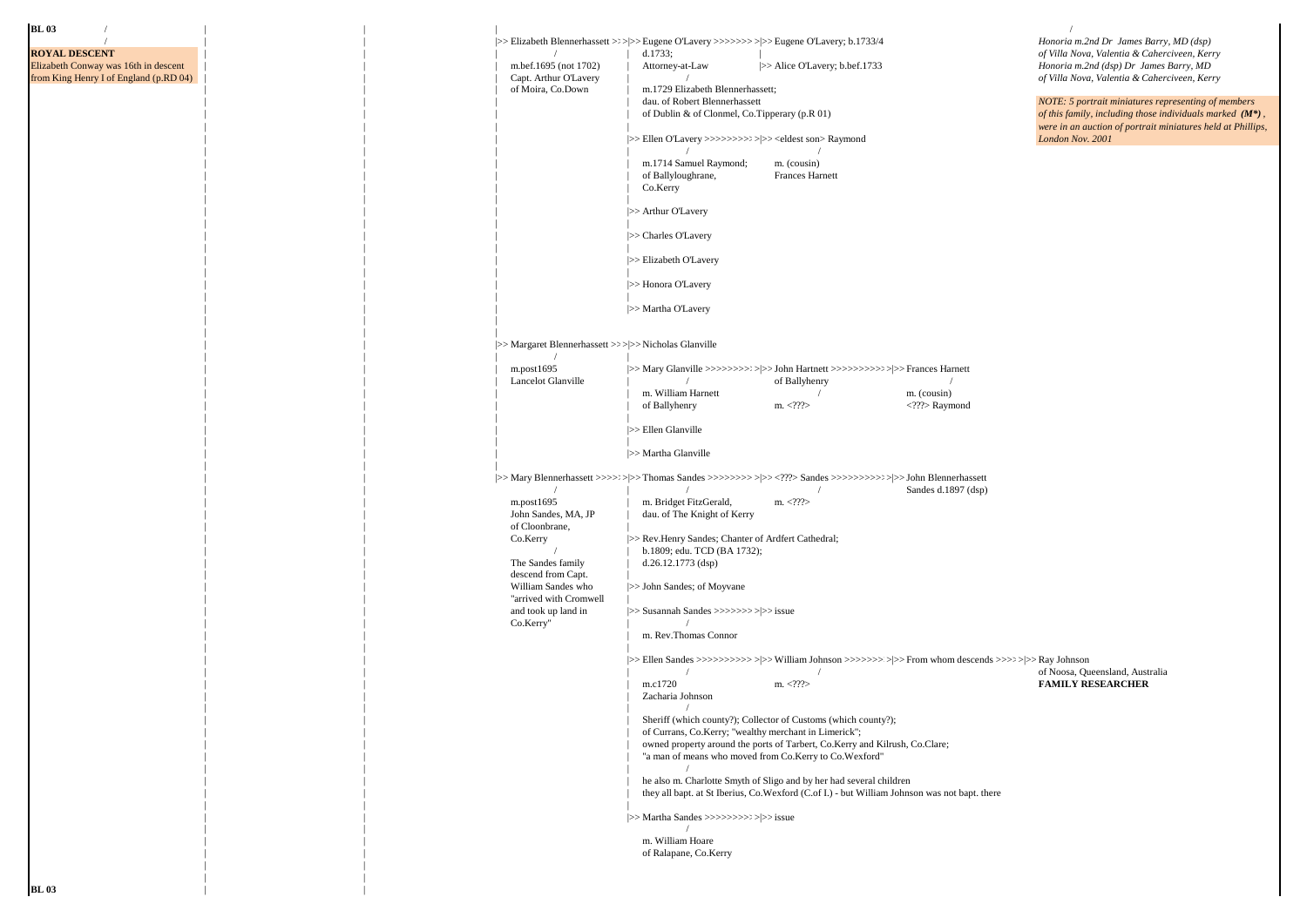**BL 04** | | | |>>>Mary Blennerhassett >>>>>>>>>>>>>>> >|>>>Lieut. Charles Wren; of Garyard & of Littur (Letter), Co.Kerry; of Ballyseedy<br>d.bef.1673 m. bef.1695 cousin Ellen Blennerhassett; see above | | / | | | m.1st FitzMorrice |>>>Martha Wren >>>>>>>>>>>>>>|>>>Henry FitzGerald | | / / / m.2nd bef.1655 m. William m. Honora FitzGerald<br>Cant Thomas Wren FitzGerald of Bromore day of the Knight of G dau, of the Knight of Glin of Littur (Letter), | | Aghavallen, nr Ballylongford, Co.Kerry  $\|$  /  $\|$  /  $\|$  /  $\|$  /  $\|$  /  $\|$  /  $\|$  /  $\|$  /  $\|$  /  $\|$  /  $\|$  /  $\|$  /  $\|$  /  $\|$  /  $\|$  /  $\|$  /  $\|$  /  $\|$  /  $\|$  /  $\|$  /  $\|$  /  $\|$  /  $\|$  /  $\|$  /  $\|$  /  $\|$  /  $\|$  /  $\|$  /  $\|$  /  $\|$  /  $\|$  /  $\|$ "...An officer in the Parliamentary Army of 1649..." in the Regiment of Col. Ingoldsby  $d$ .?.3.1677/8 | | | |>>>Alice Blennerhassett >>>>>>>>>>>>>>>> >|>>>James Conway >>>>>>>>>>>>>|>>>Alice Conway of Cloghane m. Edmund Conway<br>of Castle Conway of Castle Conway m. 1st Catherine FitzGerald<br>
& Cloghane. Co.Kerry of Gallerus. Dingle. Co.Kerr of Gallerus, Dingle, Co.Kerry (issue)  $\|$ m. 2nd Honora Hunt | | | |>>>Lucy Blennerhassett >>>>>>>>>>>>>>> >|>>>Martha Walker >>>>>>>>>>>>>>>>> >|>>>Alice Shiercliffe  $\vert$  d.1683  $\vert$  | m.12.7.1655 | / |>>>Martha Shiercliffe | Lieut. John Walker | m.c1680<br>| an officer of the English | Thomas Shiercliffe "..an officer of the English army, employed in the | of Castle Gregory reduction of Ireland 1641" |>><???> Walker ? >>>>>>>>>>>> >|>> Mary Rice of Ballingolin (later named Burnham) | said to be a g.dau. of Lucy Blennerhassett<br>  $\frac{1}{2}$  /  $\frac{1}{2}$  /  $\frac{1}{2}$  /  $\frac{1}{2}$  /  $\frac{1}{2}$  /  $\frac{1}{2}$  /  $\frac{1}{2}$  /  $\frac{1}{2}$  /  $\frac{1}{2}$  /  $\frac{1}{2}$  /  $\frac{1}{2}$  /  $\frac{1}{2}$  /  $\frac{1}{2}$  /  $\frac{1}{2}$  /  $\frac{1}{2}$  $&$  Lieut. John Walker, but this not confirmed.  $\|$ m. Richard Blennerhassett of Ballymacprior Lodge, Killorglin, Co.Kerry (p.F 20) | | | |>>>Capt. Edward Blennerhassett >>>>>>>> >|Anne Blennerhassett >>>>>>|>>>John Baker >>>>>>>>>>>>>>>>> >|>>>Henry Baker >>>>>>>>>>>>>>>> >|>>>Henrietta Baker >>>>>>>>>>>> >|>>>issue (see below) 1. b. Ballycarty Castle, Co.Kerry;<br>  $\begin{array}{ccc}\n\text{High Sheriff of Co.Kerry} & \text{in. Capt. John Baker} \\
\end{array}$  /  $\begin{array}{ccc}\n\text{m.} & \text{1. } \\
\text{m.} & \text{m. } \\
\end{array}$  /  $\begin{array}{ccc}\n\text{m. Hamnah Cook} \\
\end{array}$ | High Sheriff of Co.Kerry 1642 m. Capt. John Baker | m. <???> Mihill | m. Hannah Cook m. (2nd cousin)<br>
(not Henry Baker);<br>
| m. Sapt. John Baker | m. <???> Mihill | m. Hannah Cook m. (2nd cousin)  $/$  (not Henry Baker);<br>Probably? identical of Castle Eve. of Castle Eve,  $\begin{array}{ccc}\n\text{of } \text{Castle } \text{ive} \\
\text{Co. Kilkenny:} \\
\text{Co. Kilkenny:} \\
\end{array}$  (dau. of Phanuel Cook)  $\begin{array}{ccc}\n\text{of } \text{Rathcabbin (Rathcobbin)} \\
\text{Co. Tipperary} \\
\end{array}$ with Edward Blennerhassett Co.Kilkenny;<br>
of Kilmaine, Co.Kerry d.c1666 MP for Erly, Co.Kilkenny | (dau. of Phanuel Cook) Co.Tippera<br>
see below... of Kilmaine, Co.Kerry d.c1666 | / 1662-3 | |>>>further issue m. Mary Vauclier of Tralee a Captain in Cromwell's | *who descended from* army; |>>>Edward Baker >>>>>>>>>>>>>>>>>>>>>>>>>>>>>>>>>>>>>>>> >|>>>Henry Baker >>>>>>>>>>>>>>> >|>>>John Baker >>>>>>>>>>>>>> >|>>>Abraham Whyte Baker >>>>>> >|>>>Abraham Whyte Baker >>>>>> >|>>>Abraham Whyte Baker | *Lord Vauclier of France,* after 1650 he purchased | of Castle Eve, | of Rathcabbin (Rathcolbin), b.c1733 b.c1779 b.c1817 Ballytobin House, | d.1865 | *Governor of Calais 1470,* Ballaghtobin (Ballytobin), | Co.Kilkenny; | Co.Tipperary / Ballaghtobin, Co.Kilkenny | *mentioned in ["The Historical* Co.Kilkenny from a group | an MP at the first | / of Ballytobin House, edu. Trinity College, | *Memoirs of Philip de Comines"* of Cromwell's soldiers who | "Restoration" Parliament | m. (2nd cousin) Ballaghtobin, Oxford (admitted 1833) |>>>Fanny Baker | *2 vols, London 1817]* had been granted the land | of Ireland; Henrietta Baker Co.Kilkenny 1837; / b.1890 Ballytobin House; | d.post 1661 | details at Caherleak, m. Charity <???> d.1890 Bath, Somerset  $\Box$  a member of the first  $\Box$  /  $\Box$  |  $\Box$  |  $\Box$  |  $\Box$  |  $\Box$  |  $\Box$  |  $\Box$  |  $\Box$  |  $\Box$  |  $\Box$  |  $\Box$  |  $\Box$  |  $\Box$  |  $\Box$  |  $\Box$  |  $\Box$  |  $\Box$  |  $\Box$  |  $\Box$  |  $\Box$  |  $\Box$  |  $\Box$  |  $\Box$  |  $\Box$  |  $\Box$  |  $\Box$  |  $\Box$  | Restoration parliament | m. <???> | |>>Elizabeth Baker donated £400 towards the m. Edward Johnstone | of Ireland in 1661 | / building of a church at d.?.6.1866 Ballaghtobin, | **[Royal Society of** | m. Walter Baker Ballytobin (bef.1837) Co.Kilkenny **Antiquaries of Ireland,**  $\Rightarrow$  William Baker of Ballydavid,  $\begin{array}{c} \sim \\ \text{Co-Tinner} \end{array}$  (21.10.1852 | **vol.36]** | Co.Tipperary d.21.10.1852 **NOTE:** Baker of Ballydavid is **Ballytobin House**, | / | *a branch of Baker of Lismacue* Co.Kilkenny m.2nd Thomas Dethick  $\frac{1}{2}$  m. 2007 | **[Royal Society of** | m. <???> | **Antiquaries of Ireland,** |>>>Isabella Baker >>>>>>>>>>>>>> >|>>>Garrett Wall | **vol.36]** | / |

 $/$   $\qquad$  | m. <???> Wall  $\qquad$  |>> Ellis Wall  $\qquad$  |>> Ellis Wall  $\qquad$  | of Phrumplestown,<br>Co.Kildare